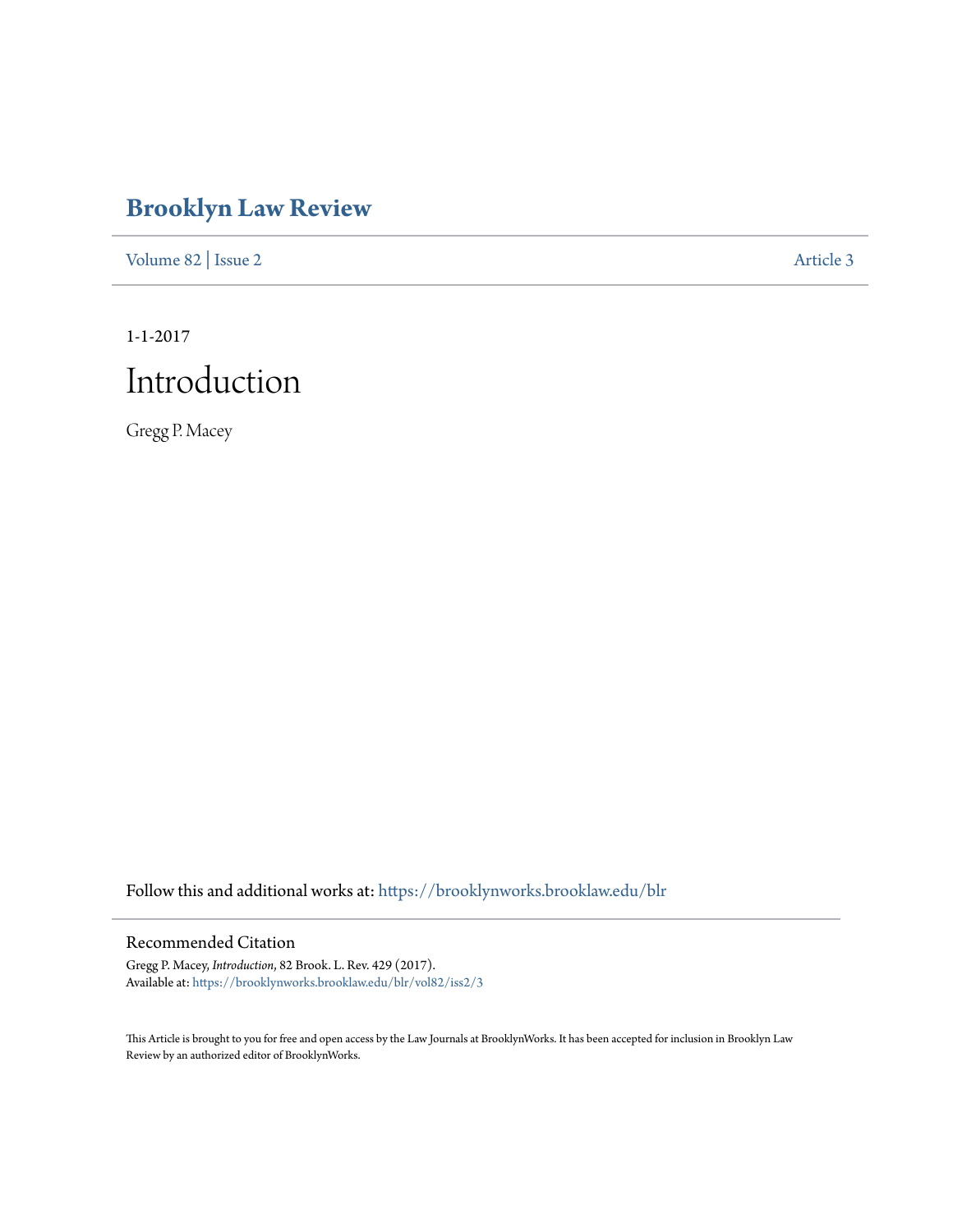## SYMPOSIUM

# THE POST-CARBON WORLD: ADVANCES IN LEGAL AND SOCIAL THEORY

#### **INTRODUCTION**

## *Gregg P. Macey*†

"[I]t is technically feasible for the U.S. to reduce [greenhouse gas] emissions 80% below 1990 levels by 2050 with overall net greenhouse gas emissions of no more than 1080 MtCO2e, and fossil fuel combustion emissions of no more than 750 MtCO2." 1

"Based on the scientific results presented, current barriers to [100% wind, water, and solar sources of power for electricity, transportation, heating, cooling, and industry] are neither technical nor economic. As such, they must be social and political." 2

"[S]ociety has all the technologies it needs to meet [its climate change and energy security] challenges . . . . "<sup>3</sup>

Architects of the Anthropocene at times betray an uncanny optimism. Consider a moment during the rise of industry in nineteenth-century Europe. Jean-Baptiste Say, the French economist, argued that "nature placed in reserve long before the formation of man immense provisions of fuel in coal

<sup>†</sup> Professor of Law, Brooklyn Law School. The author would like to thank the participants of this symposium for their thoughtful contributions.

<sup>1</sup> JAMES H. WILLIAMS ET AL., SUSTAINABLE DEV. SOLS. NETWORK & INST. FOR SUSTAINABLE DEV. & INT'<sup>L</sup> RELATIONS, PATHWAYS TO DEEP DECARBONIZATION IN THE UNITED STATES, at xi (2014).

<sup>2</sup> Mark Z. Jacobson et al., *100% Clean and Renewable Wind, Water, and Sunlight (WWS) All-Sector Energy Roadmaps for the 50 United States*, 8 ENERGY & ENVTL. SCI. 2093, 2115 (2015).

<sup>3</sup> MARILYN A. BROWN & BENJAMIN K. SOVACOOL, CLIMATE CHANGE AND GLOBAL ENERGY SECURITY: TECHNOLOGY AND POLICY OPTIONS 3 (2011).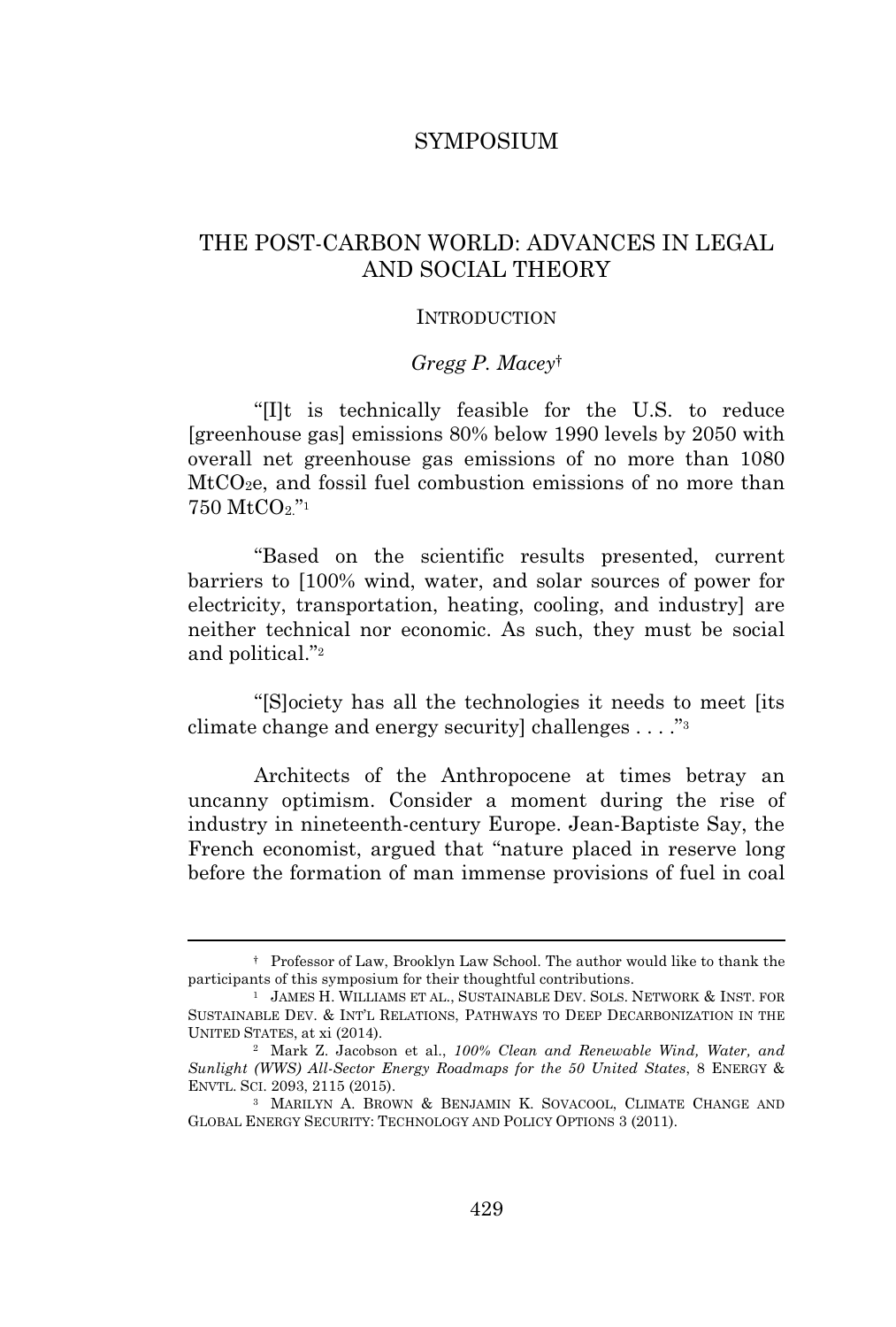mines." <sup>4</sup> One such fossil fuel reservoir was tucked beneath the English countryside by a benevolent creator, aware of our bent to "destroy more combustible materials than [we] could reproduce." <sup>5</sup> The "coal fields of Durham and Northumberland" were generously stocked—"adequate to furnish the present annual supply for more than 1,340 years." <sup>6</sup> Similarly, the atmosphere, known as a sink for steam combustion's "noxious gases" by the 1830s, was described as "immense," "vast," and even "unlimited." <sup>7</sup> On the strength of these reserves, which stretched to the depths and highest heavens, Europe marched headlong into the Industrial Age.

The pace of development quickened in spurts. Minerals replaced felled forests as sources of energy. Inputs for new economic sectors (ores for tin for food processing, copper for wires for electric power, rubber for belts for steam engines and motor vehicles) were mined in distant lands. Global mobility was assured through massive direct foreign investment in petrochemical plants, pipelines, and refineries in the wake of the Second World War.<sup>8</sup> These energy transitions—from wood to coal to hydrocarbons and uranium to synthetic and unconventional fuels—allowed us to do remarkable things. We used those energy sources to fell, till, plough, pave, raise, and plan our cities and crops while sending untold amounts of ancient biomass into the sky. But fossil-fueled industry, a "high-energy metabolic system," <sup>9</sup> soon outpaced not only the assimilative benevolence of atmosphere and ocean, but also our "capacity for prediction and control." <sup>10</sup> By the time Intergovernmental Panel on Climate Change (IPCC) consensus reports moved from findings of "discernible" to "unequivocal" human-induced warming,<sup>11</sup> we found ourselves mired in a war against time and a vast

<sup>4</sup> CHRISTOPHE BONNEUIL & JEAN-BAPTISTE FRESSOZ, THE SHOCK OF THE ANTHROPOCENE 204 (2016).

<sup>5</sup> *Id.*

<sup>6</sup> *Id.* at 204–05.

<sup>7</sup> *Id.* at 205–06.

<sup>8</sup> MARC LINDER, PROJECTING CAPITALISM: A HISTORY OF THE INTERNATIONALIZATION OF THE CONSTRUCTION INDUSTRY 126 (1994).

<sup>&</sup>lt;sup>9</sup> JÖRG FRIEDRICHS, THE FUTURE IS NOT WHAT IT USED TO BE, at vii (2013).

<sup>10</sup> *See* Sheila Jasanoff, *Technologies of Humility: Citizen Participation in Governing Science*, 41 MINERVA 223, 223 (2003).

<sup>&</sup>lt;sup>11</sup> INTERGOVERNMENTAL PANEL ON CLIMATE CHANGE, IPCC SECOND ASSESSMENT CLIMATE CHANGE 1995, at 5 (1995), https://www.ipcc.ch/pdf/climate-changes-1995/ipcc-2ndassessment/2nd-assessment-en.pdf [https://perma.cc/Y6UJ-XMLR]; INTERGOVERNMENTAL PANEL ON CLIMATE CHANGE, IPCC FOURTH ASSESSMENT CLIMATE CHANGE 2007, at 10 (2007), https://www.ipcc.ch/pdf/assessment-report/ar4/syr/ar4\_syr\_full\_report.pdf [https:// perma.cc/M7TU-WBXR].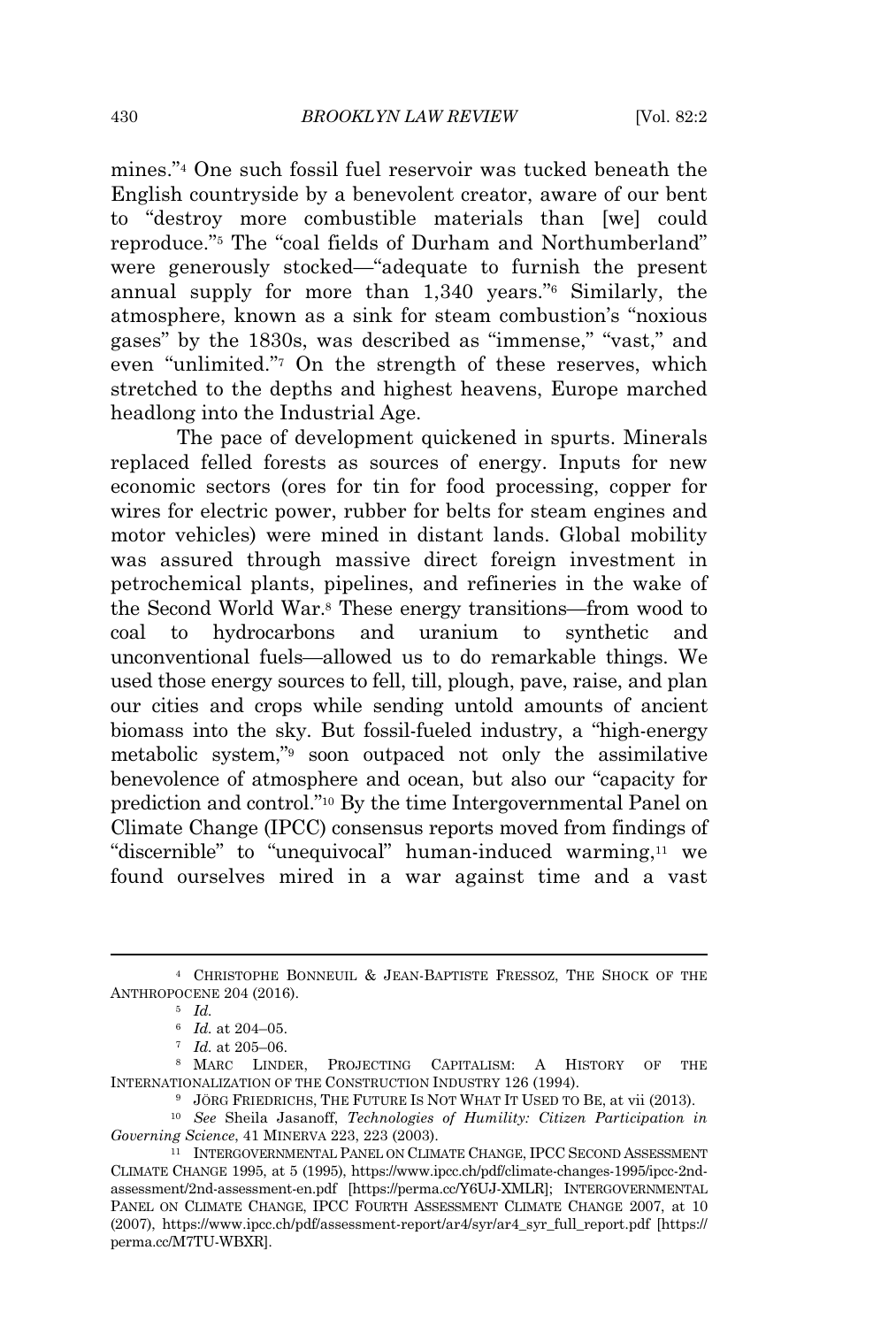machine.<sup>12</sup> Heat waves killed tens of thousands.<sup>13</sup> Water shortages threatened treaties along nuclear-tipped national borders.<sup>14</sup> And as scientists adjusted sea level rise estimates ever-higher,<sup>15</sup> sunny day floods brought a cephalopod ashore in Miami<sup>16</sup> and an India-sized expanse of sea ice vanished under record polar temperatures.<sup>17</sup>

Yet despite decades of lagging federal subsidy and support for clean energy,<sup>18</sup> and notwithstanding the distinct challenge posed by industrial ecosystems to those who would rework them (compared to prior, single-focus development tasks such as the Manhattan Project or the Apollo moon shot),<sup>19</sup> a new technological optimism surfaced through melting permafrost. We find it in energy pathway projects, which build different energy scenarios—high use of renewable fuel sources, nuclear power plus carbon capture—around carbon emissions commitments and the world's carbon budget $20$  to figure out whether we can hold global average temperature increases to within 2ºC or even 1.5ºC by end-of-century. For example, one such study looked at whether California could reduce carbon emissions 80% from 1990 levels by 2050.<sup>21</sup> It reviewed several generic pathways: energy efficiency improvements in key sectors, deep decarbonization of energy supply, electrification of

<sup>18</sup> MICHAEL J. GRAETZ, THE END OF ENERGY: THE UNMAKING OF AMERICA'<sup>S</sup> ENVIRONMENT, SECURITY, AND INDEPENDENCE 187 (2011).

<sup>12</sup> *See* CHARLES WEISS & WILLIAM B. BONVILLIAN, STRUCTURING AN ENERGY TECHNOLOGY REVOLUTION 2 (2009) ("[A] program to stimulate technological innovation in energy will need to approach the dimensions of a major military transformational effort.").

<sup>13</sup> Daniel Mitchell et al., *Attributing Human Mortality During Extreme Heat Waves to Anthropogenic Climate Change*, 11 ENVTL. RES. LETTERS 074006 (2016).

<sup>14</sup> Michael Kugelman, *Why the India-Pakistan War over Water Is So Dangerous*, FOREIGN POL'<sup>Y</sup> (Sept. 30, 2016), http://foreignpolicy.com/2016/09/30/whythe-india-pakistan-war-over-water-is-so-dangerous-indus-waters-treaty [https://perma. cc/VQ4J-3U33].

<sup>15</sup> P.R. Thompson et al., *Are Long Tide Gauge Records in the Wrong Place to Measure Global Mean Sea Level Rise?*, 43 GEOPHYSICAL RES. LETTERS 10,403 (2016).

<sup>16</sup> Alex Harris, *Octopus in the Parking Garage Is Climate Change's Canary in the Coal Mine*, MIAMI HERALD (Nov. 18, 2016), http://www.miamiherald.com/news/ local/community/miami-dade/miami-beach/article115688508.html [https://perma.cc/F6 PF-DYAC].

<sup>17</sup> *Sea Ice Hits Record Lows*, NAT'<sup>L</sup> SNOW & ICE DATA CTR. (Dec. 6, 2016), https://nsidc.org/arcticseaicenews/2016/12/arctic-and-antarctic-at-record-low-levels [https:// perma.cc/6LJH-YG2D].

<sup>19</sup> WEISS & BONVILLIAN, *supra* note 12, at 9.

<sup>20</sup> INTERGOVERNMENTAL PANEL ON CLIMATE CHANGE, CLIMATE CHANGE 2014: SYNTHESIS REPORT (Rajendra K. Pachauri & Leo Meyer eds., 2014); NICHOLAS STERN, WHY ARE WE WAITING? THE LOGIC, URGENCY, AND PROMISE OF TACKLING CLIMATE CHANGE 286 (2015).

<sup>21</sup> MAX WEI ET AL., LAWRENCE BERKELEY NAT'<sup>L</sup> LAB., SCENARIOS FOR MEETING CALIFORNIA'<sup>S</sup> 2050 CLIMATE GOALS: CALIFORNIA'<sup>S</sup> CARBON CHALLENGE PHASE II VOLUME 1: NON-ELECTRICITY SECTORS AND OVERALL SCENARIO RESULTS, at iv (2014).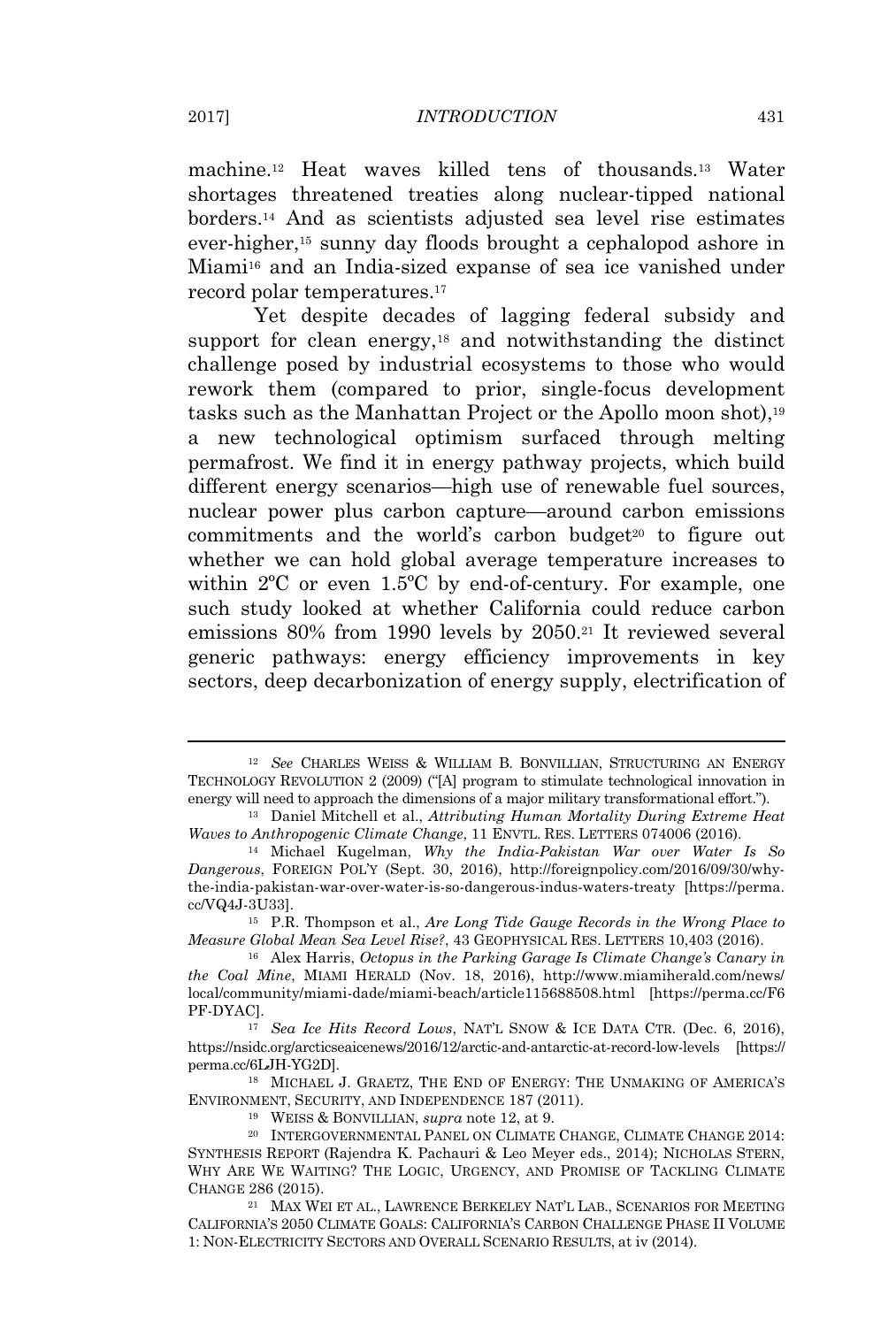heating and transportation, and biofuels.<sup>22</sup> This and other studies display confidence that existing or near-commercial technology can achieve global and national carbon emissions reduction goals within a generation.<sup>23</sup>

We should be wary of such claims, and not for the preternatural precision they share with triumphal, early industrial-era estimates of fuel reserves in tomes such as the *Statistical Account of the British Empire*. <sup>24</sup> As much as the green energy transition promises an answer to the climate crisis, we have witnessed energy transitions, their motives and limitations, before. Energy systems do not simply switch from wood to coal, coal to oil, "bridge fuel" to photovoltaic cell and wind turbine. Energy sources exhibit remarkable staying power—in fact, more coal was burned last year than ever before.<sup>25</sup> These energy sources feed and are facilitated by technologies, institutions, economic frameworks, and corporations, elements of Thomas Hughes's "technological systems" that evolve over considerable periods of time, link physical artifacts, organizations, resources, consumers, regulations, and other elements,<sup>26</sup> and "acquire momentum as they grow."<sup>27</sup> In the words of Dale Jamieson, in the Anthropocene, "things, not people, are in control." <sup>28</sup> Thus, while we welcome efforts to model and predict how technologies will interact with an energy system's "physical deep structures," <sup>29</sup> we should also survey the institutions that sustain energy systems, their durability, and the unintended

<sup>22</sup> *See id.*

<sup>23</sup> *See, e.g.*, RISKY BUS. PROJECT, FROM RISK TO RETURN: INVESTING IN A CLEAN ENERGY ECONOMY 20 (2016) ("Seriously addressing climate risk requires reducing carbon emissions by at least 80 percent by 2050 in the U.S. and across all major economies. We find that meeting this goal is both technically and economically feasible using commercial or near-commercial technology."); THE WHITE HOUSE, UNITED STATES MID-CENTURY STRATEGY FOR DEEP DECARBONIZATION 16 (2016) ("While these goals are ambitious, continued rapid clean energy technology development and deployment around the world will create a virtuous cycle in which ambition drives down costs, in turn eliciting greater ambition.").

<sup>24</sup> II J.R. MCCULLOCH, STATISTICAL ACCOUNT OF THE BRITISH EMPIRE: EXHIBITING ITS EXTENT, PHYSICAL CAPACITIES, POPULATION, INDUSTRY, CIVIL AND RELIGIOUS INSTITUTIONS 4 (London, Charles Knight & Co. 1837).

<sup>25</sup> INT'<sup>L</sup> ENERGY AGENCY, COAL MEDIUM-TERM MARKET REPORT 2016, at 3 (2016), https://www.iea.org/publications/freepublications/publication/MediumTermCoal MarketReport2016ExecutiveSummaryEnglishversion.pdf [https://perma.cc/6WHX-UDUZ].

<sup>26</sup> Thomas P. Hughes, *The Evolution of Large Technological Systems*, *in* THE SOCIAL CONSTRUCTION OF TECHNOLOGICAL SYSTEMS: NEW DIRECTIONS IN THE SOCIOLOGY AND HISTORY OF TECHNOLOGY 51–80 (W. Bijker et al. eds., 1987).

<sup>27</sup> DAVID J. HESS, GOOD GREEN JOBS IN A GLOBAL ECONOMY 13 (2012).

<sup>28</sup> DALE JAMIESON, REASON IN A DARK TIME: WHY THE STRUGGLE AGAINST CLIMATE CHANGE FAILED—AND WHAT I<sup>T</sup> MEANS FOR OUR FUTURE 1 (2014).

<sup>29</sup> *See* Sheila Jasanoff & Sang-Hyun Kim, *Sociotechnical Imaginaries and National Energy Policies*, 22 SCI. AS CULTURE 189, 189 (2013).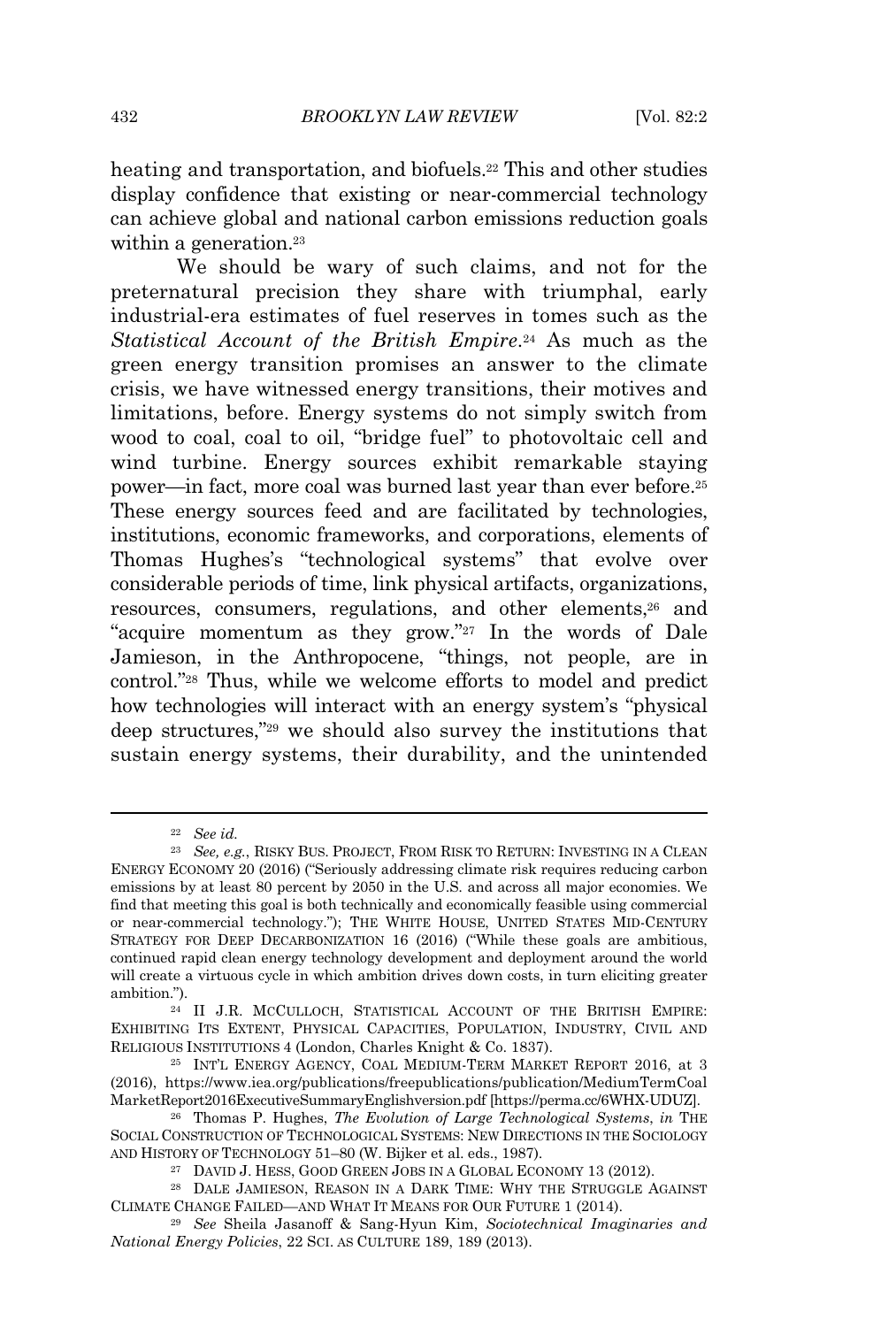consequences that result when discrete changes fail to take them into account.

As legal scholars interpret descriptive elements of IPCC and other reports and move from findings of pathways projects to normative claims of how to abandon a carbon-intensive economy, they must grapple with sociotechnical systems at different scales, using multiple levels of analysis and a mix of theoretical tools. Legal scholars need to understand their political economy, path dependence, and susceptibility to disruption in different contexts and as the target of new social movements. The contributors to this symposium issue of the *Brooklyn Law Review* are uniquely qualified to discuss how such research can, and should, proceed. They approach energy systems from varied disciplines, including sociology, environmental law, science and technology studies, energy law, and public policy. Yet the aim of this issue is not to showcase the range of perspectives that they bring to the green energy transition. We wish to invite collaboration across disciplines and consider how the research questions that legal scholars ask about the imperative to "decarbonize" state, national, and global economies could be advanced through a richer sense of sociotechnical systems, social movements, and institutional change. To ignore these concerns, to—paraphrasing symposium speaker Sheila Jasanoff—uncritically accept models, misread technology as only material, ignore "routine practices as repositories of power," and erase history and time as factors that shape development pathways is to invite unintended consequences, widening inequality, or worse.<sup>30</sup>

Unintended consequences feature prominently in these pages and in the history of energy transitions. One need only consider the tax credits for "alternative fuels" that led companies to add diesel to their production process<sup>31</sup> and farmers to grow crops on sensitive lands as feedstock for carbon-intensive fuels<sup>32</sup> to appreciate what may result from a failure to consider, among other things, the electricity markets in which renewable sources are substituted for fossil fuels,<sup>33</sup> the product life cycles of alternative fuels and vehicles,<sup>34</sup> or the "sacrifice zones" where fuel source shifts take place and exhausted artifacts of clean

<sup>30</sup> Sheila Jasanoff, *New Modernities: Reimagining Science, Technology and Development*, 11 ENVTL. VALUES 253, 253 (2002).

<sup>31</sup> GRAETZ, *supra* note 18, at 190.

<sup>32</sup> GARY BRYNER & ROBERT J. DUFFY, INTEGRATING CLIMATE, ENERGY, AND AIR POLLUTION POLICIES 3 (2012).

<sup>33</sup> David B. Spence, *Paradoxes of "Decarbonization"*, 82 BROOK. L. REV. 447 (2017).

<sup>34</sup> Alexandra B. Klass & Andrew Heiring, *Life Cycle Analysis and Transportation Energy,* 82 BROOK. L. REV. 485 (2017).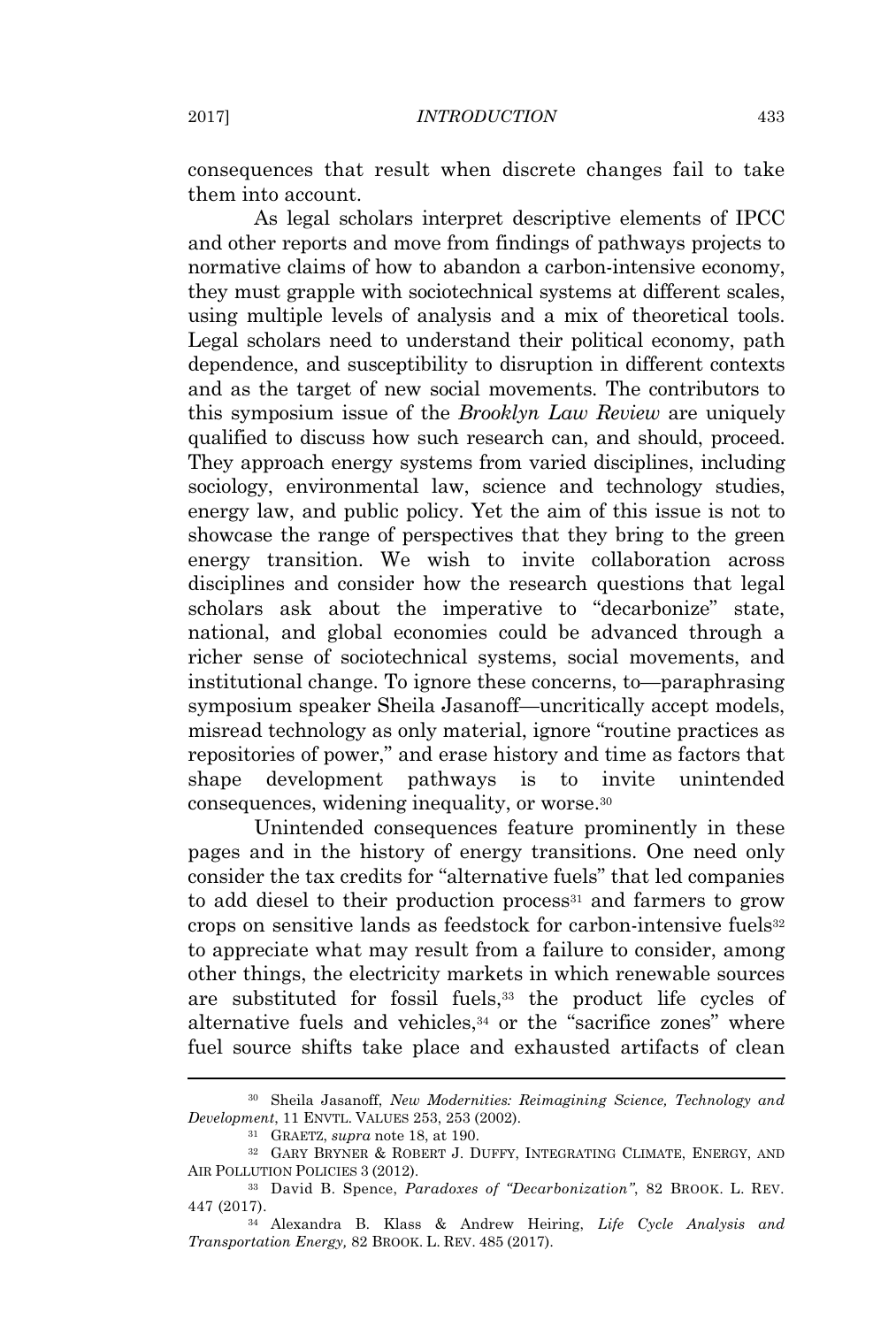energy are discarded.<sup>35</sup> David Spence explores three classes of unintended consequences ("paradoxes") that deep decarbonization may prompt. Goals such as "80% reduction," "100% renewables," and "no later than 2050," driven by climate change projections, carbon emissions budgets, and what is politically plausible, are crudely drawn: they are not set with the trigger points of each paradox in mind. In turn, climate change mitigation goals threaten a host of challenging welfare effects. Each paradox reflects a core tension in the electricity market that is a product of federal rules, the physical nature and extent of the power grid, relationships among fuel source complements and substitutes, and the technologies that produce renewable energy. The "reliability-cost" paradox is traced to decision rules that favor reliability over cost and cost over environmental performance and that require "just and reasonable" or "least-cost" rates and increments of power.<sup>36</sup> The "health paradox" is a product of the close ties between the relative competitiveness of coal- and natural gas-fired power plants and the co-pollutants of each process.<sup>37</sup> The "fairness paradox" confronts how energy consumers—themselves increasingly producers of distributed energy—interact with, maintain, and benefit from the power grid.<sup>38</sup> Deep decarbonization "requires the political will to intervene in electricity markets in ways that preempt" rules, reconsider system reliability or impose new costs, question assumptions regarding the environmental gains of discrete fuel sources, and frame the tradeoffs of rapid transition in clearer terms.<sup>39</sup>

Alexandra Klass and Andrew Heiring address unintended consequences through the evolution of life cycle analysis (LCA), from simple product comparisons to robust consequential methods that account for as many outcomes of a product or process as possible throughout its extraction, manufacturing, use, and disposal or recycling.<sup>40</sup> LCA is a tool that can unearth assumptions lodged in statute (e.g., the federal Renewable Fuel Standard in the Energy Policy Act of 2005<sup>41</sup>) that can privilege a fuel source for a generation. Klass and Heiring recast U.S. support for alternative liquid fuels (biofuels), the rise of ethanol, and its unintended consequences—land use change and

<sup>35</sup> Shannon Elizabeth Bell, *Environmental Injustice and the Pursuit of a Post-Carbon World: The Unintended Consequences of the Clean Air Act as a Cautionary Tale for Solar Energy Development*, 82 BROOK. L. REV. 529, 536 (2017).

<sup>36</sup> Spence, *supra* note 33, at 453–55.

<sup>37</sup> *Id.* at 471–74.

<sup>38</sup> *Id.* at 474–78.

<sup>39</sup> *Id.* at 471, 481–82.

<sup>40</sup> Klass & Heiring, *supra* note 34, at 487–89.

<sup>41</sup> Energy Policy Act of 2005, 42 U.S.C. §§ 15801–15811 (2012).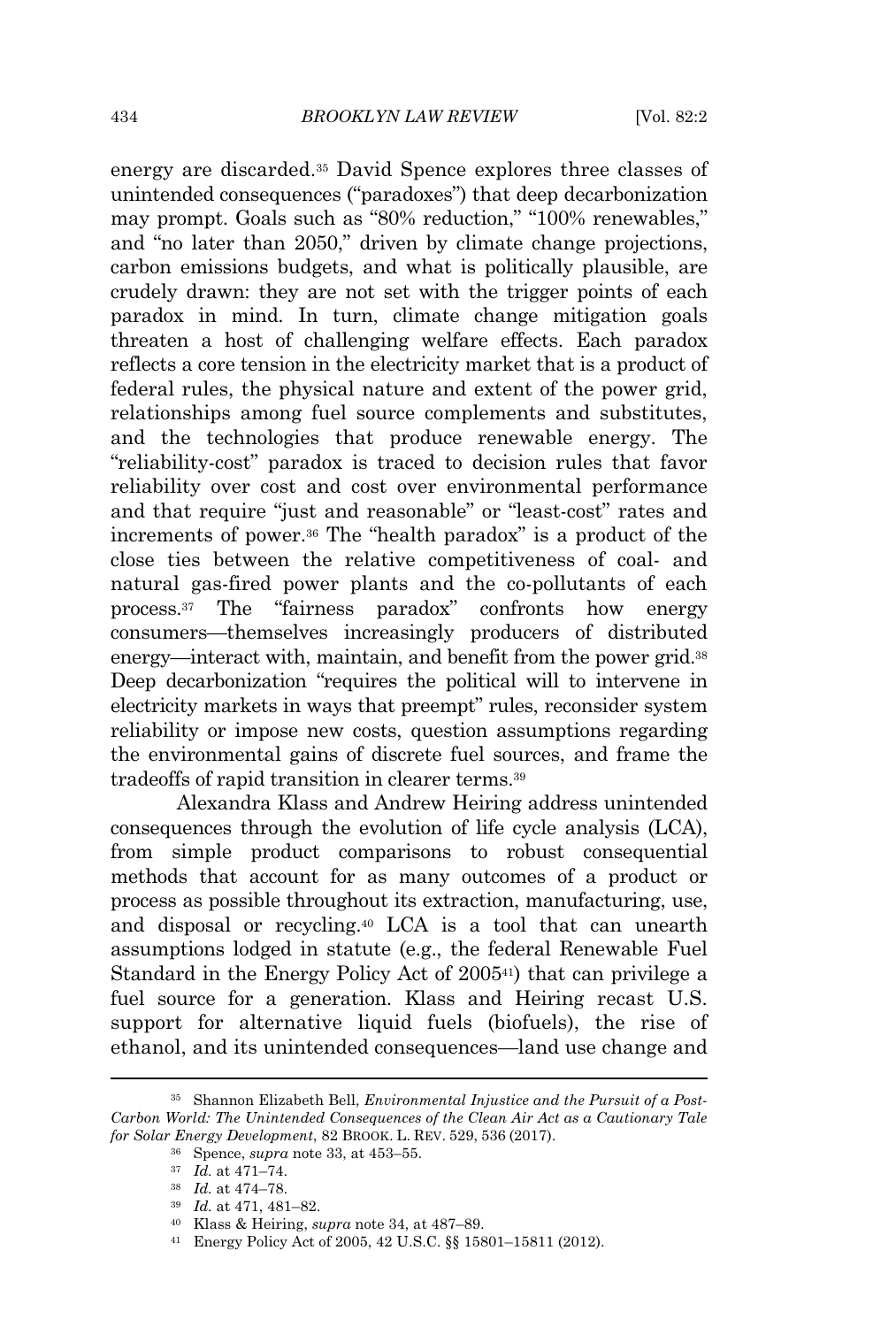reduced carbon sinks, new sources of air and water pollution, lower fuel prices that increased fuel consumption, use of coalpowered electricity and thermal energy to convert corn to fuel, higher food and animal feed prices—as a failure of analytic power to defeat narrowly focused, perceived benefits (including lower vehicle emissions from ethanol) before they are codified.<sup>42</sup> Their story, which they repeat for federal and state subsidy of electric vehicles,<sup>43</sup> is also one of agency attempts to "graft" an analytic tool onto a mandate or requirement. The growth of electric vehicle impact studies, from tailpipe to broader life cycle analysis, shows that it is vitally important to approach complete LCA as part of initial policy design. In addition, we need design principles to inform Environmental Protection Agency (EPA), California Air Resources Board (CARB), and other agency LCA work, particularly as they look beyond energy efficiency to material and product efficiency to wring out further emissions reductions from a product or process.<sup>44</sup>

Shannon Elizabeth Bell's work is steeped in unintended consequences, which she reveals through ethnographies of energy "sacrifice zones." <sup>45</sup> Sylvester, Sundial, and Rawl, West Virginia are towns and unincorporated communities that Bell links through lived experience in the wake of amendments to federal law.<sup>46</sup> Coal dust covers a town, coal slurry impoundments proliferate, and coal waste breaches underground mines contaminating water supply as Bell points to another analytic shortcoming: the absence of equity discourse prior to the Clean Air Act Amendments.<sup>47</sup> Bell's work suggests a growing taxonomy of unintended consequences that have yet to be applied to community-scale impacts of the green energy transition, including the reduced cost and increased installation of photovoltaic cells that by 2050 will generate twenty million tons of waste annually.<sup>48</sup> It is part of a long tradition in social theory that began with Robert Merton and flourished in areas such as man-made disasters, organizational deviance, and the risk society.<sup>49</sup> The

<sup>42</sup> Klass & Heiring, *supra* note 34, at 490–93.

<sup>43</sup> *Id.* at 511–27.

<sup>44</sup> *See generally* Julian M. Allwood et al., *Material Efficiency: Providing Material Services with Less Material Production*, 371 PHIL. TRANSACTIONS ROYAL SOC'<sup>Y</sup> 20120496 (2013).

<sup>45</sup> Bell, *supra* note 35, at 536–50.

<sup>46</sup> *Id.* at 543–46.

<sup>47</sup> *Id.* at 536–50; *see* 42 U.S.C. § 7401 (2012).

<sup>48</sup> Bell, *supra* note 35, at 550–56.

<sup>49</sup> *See, e.g.*, ULRICH BECK, RISK SOCIETY: TOWARDS <sup>A</sup> NEW MODERNITY 22 (Mark Ritter trans., 1992); BARRY A. TURNER & NICK F. PIDGEON, MAN-MADE DISASTERS (2d ed. 1997); Diane Vaughan, *Organizational Rituals of Risk and Error*, *in* ORGANIZATIONAL ENCOUNTERS WITH RISK 33 (Bridget Hutter & Michael Power eds., 2005); Robert K.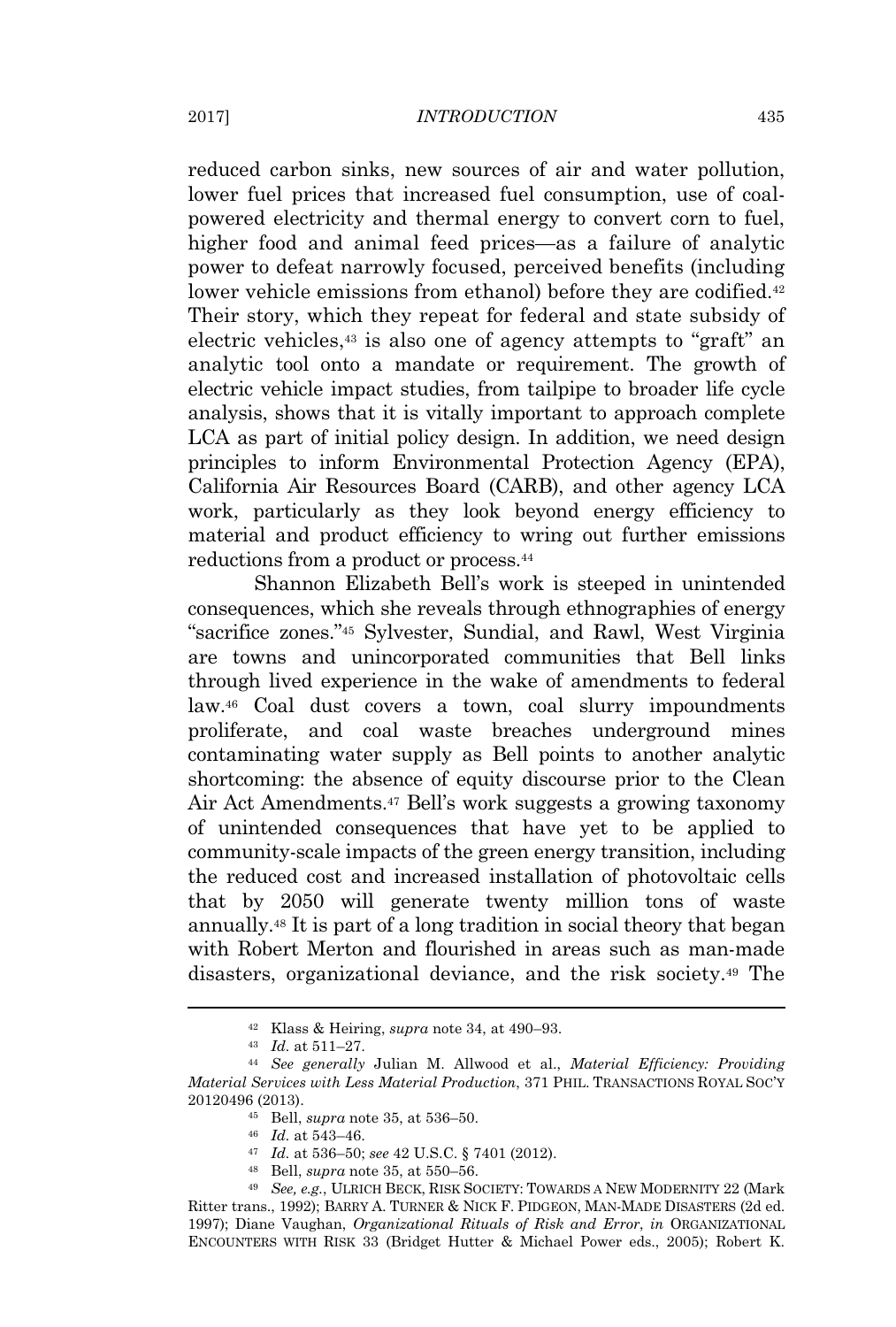article's interplay between field research and epidemiology in mountaintop removal counties in Central Appalachia shows the potential for sociology to offer a more complete account of the intermedia effects of statutes that are treated more coarsely in legal scholarship.<sup>50</sup> Existing tools of environmental justice analysis, such as EPA's Environmental Justice Screening and Mapping Tool<sup>51</sup> and the Council on Environmental Quality's Environmental Justice Guidance Under the National Environmental Policy Act,<sup>52</sup> fail to operate at levels of temporal, spatial, and sociocultural specificity that Bell's findings demand. And there is a limited window in which to identify and contend with community-scale effects, which raises issues of regulatory analysis<sup>53</sup> including some that were shared in public comments by environmental justice communities as the Clean Power Plan took shape.<sup>54</sup>

A second theme across these works is what may be gained when history and time are given their rightful place in the analysis of development pathways and legal change. Much of Paul Pierson's menu of how time shapes event sequences and the social order is here, including path dependence, intermittent conjunctures, slow-moving social processes, and institutions that evolve and expire.<sup>55</sup> Amy Stein's piece begins with a central puzzle that the decarbonization project faces: What explains the persistence of a carbon-based economy despite clean energy's promise of reduced emissions, lower marginal fuel costs, and less reliance on unsustainable or unstable fuel sources?<sup>56</sup> This sprawling question could be addressed in more digestible bits such as technological persistence (which Brian Arthur attributed to large fixed costs and economies of scale, learning effects, network economies, and adaptive expectations) or economic or

Merton, *The Unanticipated Consequences of Purposive Social Action*, 1 AM. SOC. REV. 894 (1936).

<sup>50</sup> *See* Bell, *supra* note 35.

<sup>51</sup> *EJSCREEN: Environmental Justice Screening and Mapping Tool*, EPA, https://www.epa.gov/ejscreen [https://perma.cc/9DF9-GUAF].

<sup>52</sup> COUNCIL ON ENVTL. QUALITY, ENVIRONMENTAL JUSTICE: GUIDANCE UNDER THE NATIONAL ENVIRONMENTAL POLICY ACT (1997), https://www.epa.gov/sites/production/ files/2015-02/documents/ej\_guidance\_nepa\_ceq1297.pdf [https://perma.cc/B22A-Y7KZ].

<sup>53</sup> *See* EPA, TECHNICAL GUIDANCE FOR ASSESSING ENVIRONMENTAL JUSTICE IN REGULATORY ANALYSIS 62–64 (2016), https://www.epa.gov/sites/production/files/ 2016-06/documents/ejtg\_5\_6\_16\_v5.1.pdf [https://perma.cc/V34X-HWKQ].

<sup>54</sup> *See, e.g.*, Center on Race, Poverty & the Environment, Climate Justice Comment Letter on Carbon Pollution Emissions Guidelines for Existing Stationary Sources: Electric Utility Generating Units (Dec. 1, 2014).

<sup>55</sup> PAUL PIERSON, POLITICS IN TIME: HISTORY, INSTITUTIONS, AND SOCIAL ANALYSIS (2004).

<sup>56</sup> Amy L. Stein, *Breaking Energy Path Dependencies*, 82 BROOK. L. REV. 559, 561–62 (2017).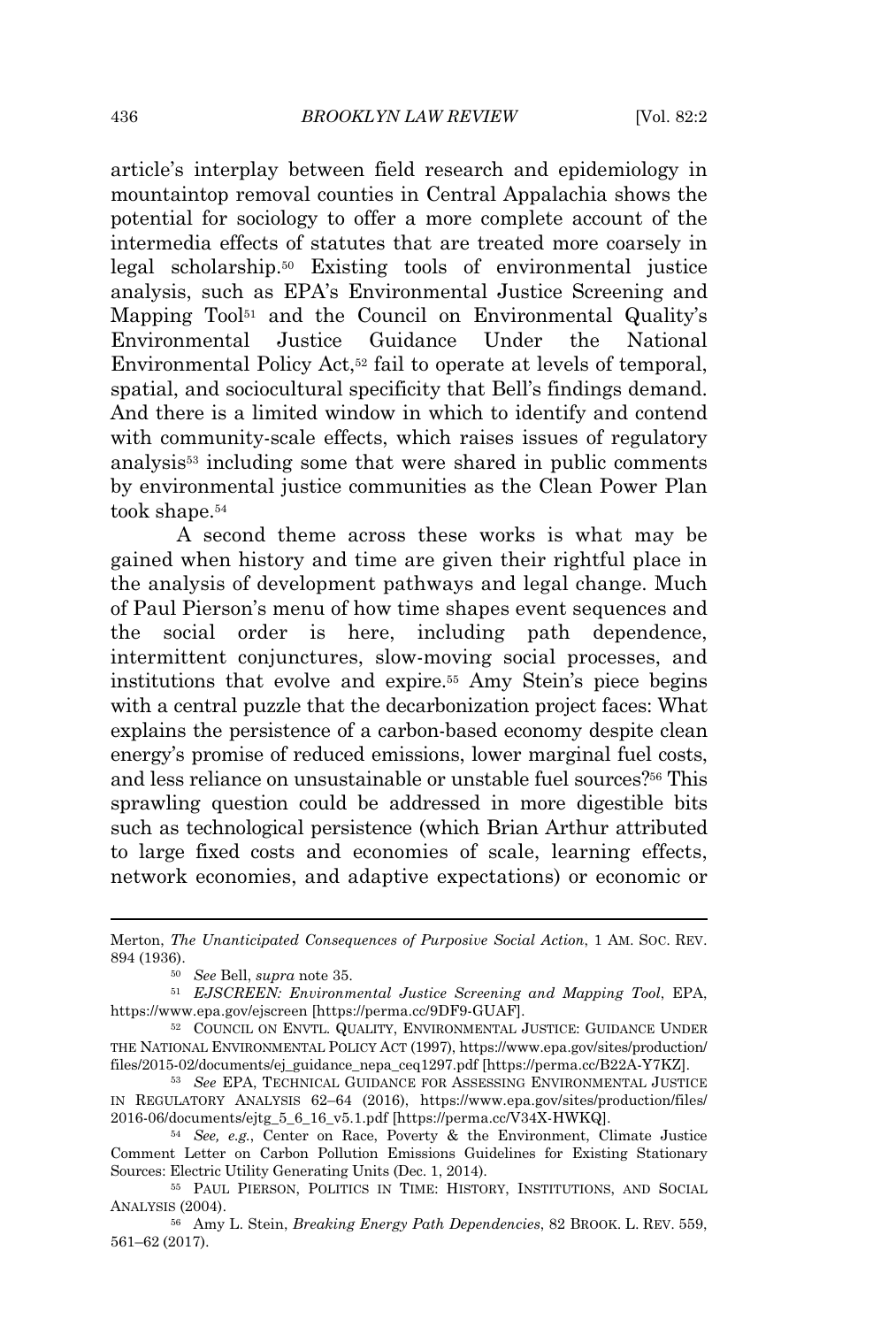political institutions (which Douglas North described as similarly prone to increasing returns).<sup>57</sup> The combined interactions of technological and institutional systems in the fossil fuel economy were described in Gregory Unruh's "carbon lock-in" thesis,<sup>58</sup> which Stein extends to the legal regimes that govern electricity generation.<sup>59</sup> Her article ties each feature of a path dependent process to energy infrastructure, from up-front investment to risk aversion and learning effects among lending institutions and utilities to the economies of scale of regional transmission organizations and adaptive expectations of energy analysts and the electricity industry. Stein extends the analysis to the entrenchment of legal and regulatory as opposed to physical infrastructure, which she notes has in some ways "remained relatively unchanged since the 1900s."<sup>60</sup> She does so by focusing on institutional "logics," which "define formal and informal rules of behavior and guide interpretation about why certain structures and practices exist." <sup>61</sup> Institutional logics are an understudied unit of analysis in energy law and attempts to explain its evolution: fossil fuel sectors build around multiple logics that, according to the authors of the seminal work on the topic, are part of a "contradictory interinstitutional system."<sup>62</sup> Stein teases out logics that underlie carbon lock-in, including the regulatory compact, rules that reflect a least-cost resource focus, and risk-aversion.<sup>63</sup> For example, when state public utility commissions require utilities to provide power at the lowest cost as measured within limited time horizons, they reject otherwise efficient innovations for the grid. These logics govern electricity generation in ways that constrain clean energy use, even as they pile up incompatible demands and contradictions that set the stage for new development paths.<sup>64</sup>

<sup>57</sup> *See* W. BRIAN ARTHUR, INCREASING RETURNS AND PATH DEPENDENCE IN THE ECONOMY 112 (1994); DOUGLASS C. NORTH, INSTITUTIONS, INSTITUTIONAL CHANGE AND ECONOMIC PERFORMANCE 98–99 (1990).

<sup>58</sup> Gregory C. Unruh, *Understanding Carbon Lock-In*, 28 ENERGY POL'<sup>Y</sup> 817 (2000).

<sup>59</sup> Stein, *supra* note 56, at 564.

<sup>60</sup> *Id.* at 569.

<sup>61</sup> *Id.* at 570 (quoting Wesley D. Sine & Robert J. David, *Environmental Jolts, Institutional Change, and the Creation of Entrepreneurial Opportunity in the US Electric Power Industry*, 32 RES. POL'<sup>Y</sup> 185, 187 (2003)).

<sup>62</sup> *See* Roger Friedland & Robert Alford, *Bringing Society Back In: Symbols, Practices, and Institutional Contradictions*, *in* THE NEW INSTITUTIONALISM IN ORGANIZATIONAL ANALYSIS 232, 240 (Walter W. Powell & Paul J. DiMaggio eds., 1991); *see also* PATRICIA H. THORNTON ET AL., THE INSTITUTIONAL LOGICS PERSPECTIVE: A NEW APPROACH TO CULTURE, STRUCTURE, AND PROCESS 76–77 (2012).

<sup>63</sup> Stein, *supra* note 56, at 570–82.

<sup>64</sup> *Id.*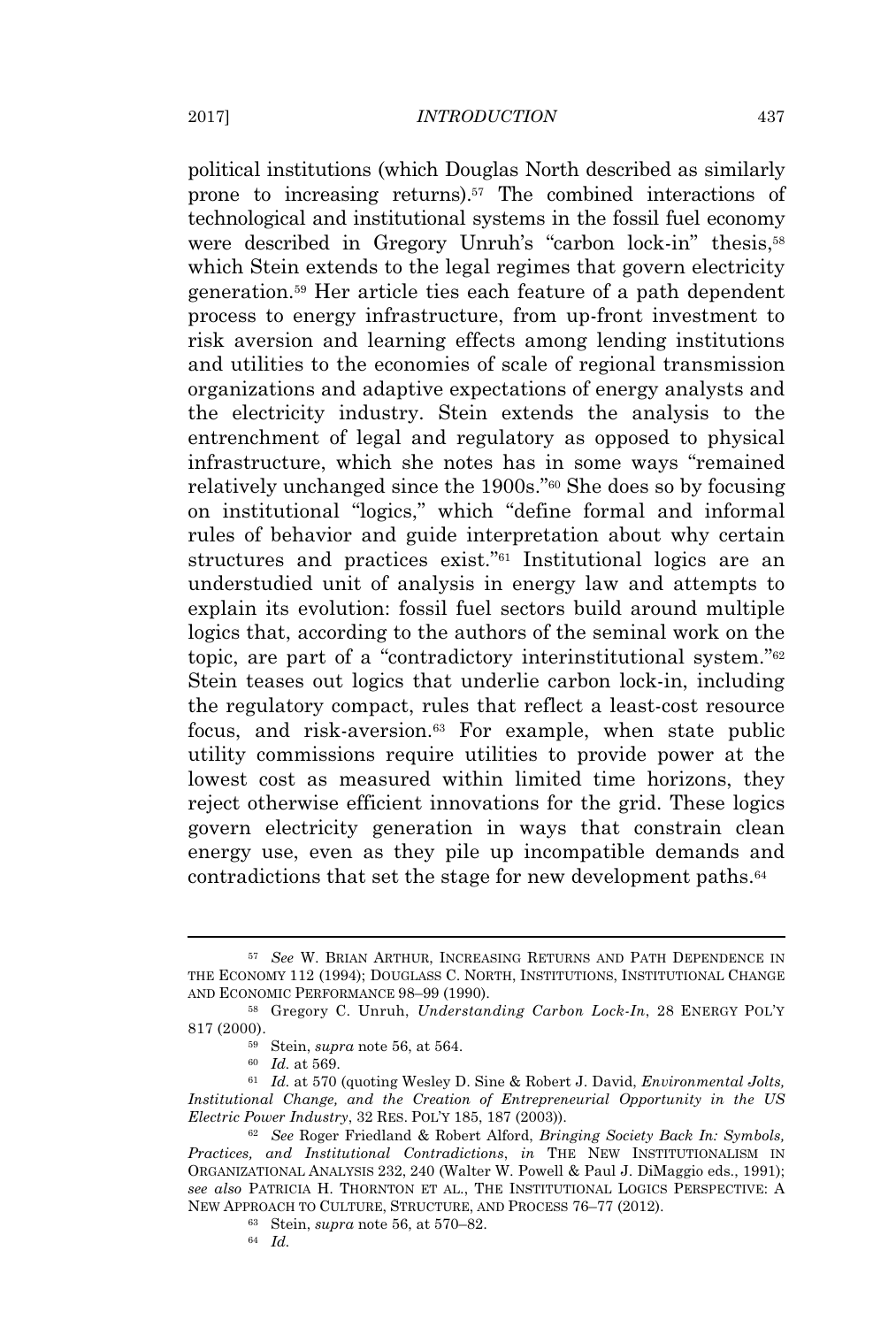The response of Eric Biber, Nina Kelsey, and Jonas Meckling to an energy economy locked in fossil fuel production is one of political feasibility and the sequencing of policy choice. Their dynamic analysis is similar to Stein's, growing out of an historical-institutionalist account that builds on an increasing returns approach to path dependence.<sup>65</sup> Here, interest groups and coalitions are the actors that shape the indirect effects of policy development. Biber et al.'s research questions speak to the feedback effects of legal tools adopted at time *n*, including the feasibility of certain policies at time  $n+1$ , apart from their optimality.<sup>66</sup> The emphasis is not on static comparisons of the efficiency of, say, carbon taxes and cap-and-trade regimes, but the durability and level of entrenchment of policies (e.g., green industrial policy, carbon pricing) that are adopted in sequence. Stein and Biber et al. share a concern for the circumstances in which "policy history, sequencing, and feedback processes matter" <sup>67</sup> in setting the stage for a clean energy transition, and their findings may very well converge. For example, there is considerable overlap between Stein's suggestions for how the law may foster path divergence from a fossil fuel economy and the circumstances in which industrial and innovation policy according to Biber et al.'s review of policy sequences in over fifty countries and subnational jurisdictions—lay the political groundwork for carbon pricing and other forms of economic regulation.<sup>68</sup> Biber et al.'s project promises a rich understanding of how political systems can evolve in the direction of carbon pricing. They consider variables such as sources of clean energy development that are amenable to interest group formation and coalition building, levels of electricity market deregulation, political structures that influence ease of enactment and resistance to repeal, and regulatory independence.<sup>69</sup>

Emily Hammond and Jim Rossi give a third account of carbon lock-in and delayed transition: the law's approach to stranded cost recovery.<sup>70</sup> Stranded costs are "the value of a regulated firm's investments left shipwrecked by changing regulatory circumstances." <sup>71</sup> Energy law endures a series of

<sup>66</sup> *Id.* at 615.

<sup>65</sup> Eric Biber, Nina Kelsey & Jonas Meckling, *The Political Economy of Decarbonization: A Research Agenda*, 82 BROOK. L. REV. 605 (2017).

<sup>67</sup> *Id.* at 618; *see* Stein, *supra* note 56.

<sup>68</sup> *Compare* Stein, *supra* note 56, at 596–98, *with* Biber et al., *supra* note 65, at 616–17.

<sup>69</sup> Biber et al., *supra* note 65, at 615–18, 625–33.

<sup>70</sup> Emily Hammond & Jim Rossi, *Stranded Costs and Grid Decarbonization*, 82 BROOK. L. REV. 645 (2017).

<sup>71</sup> *Id.* at 646.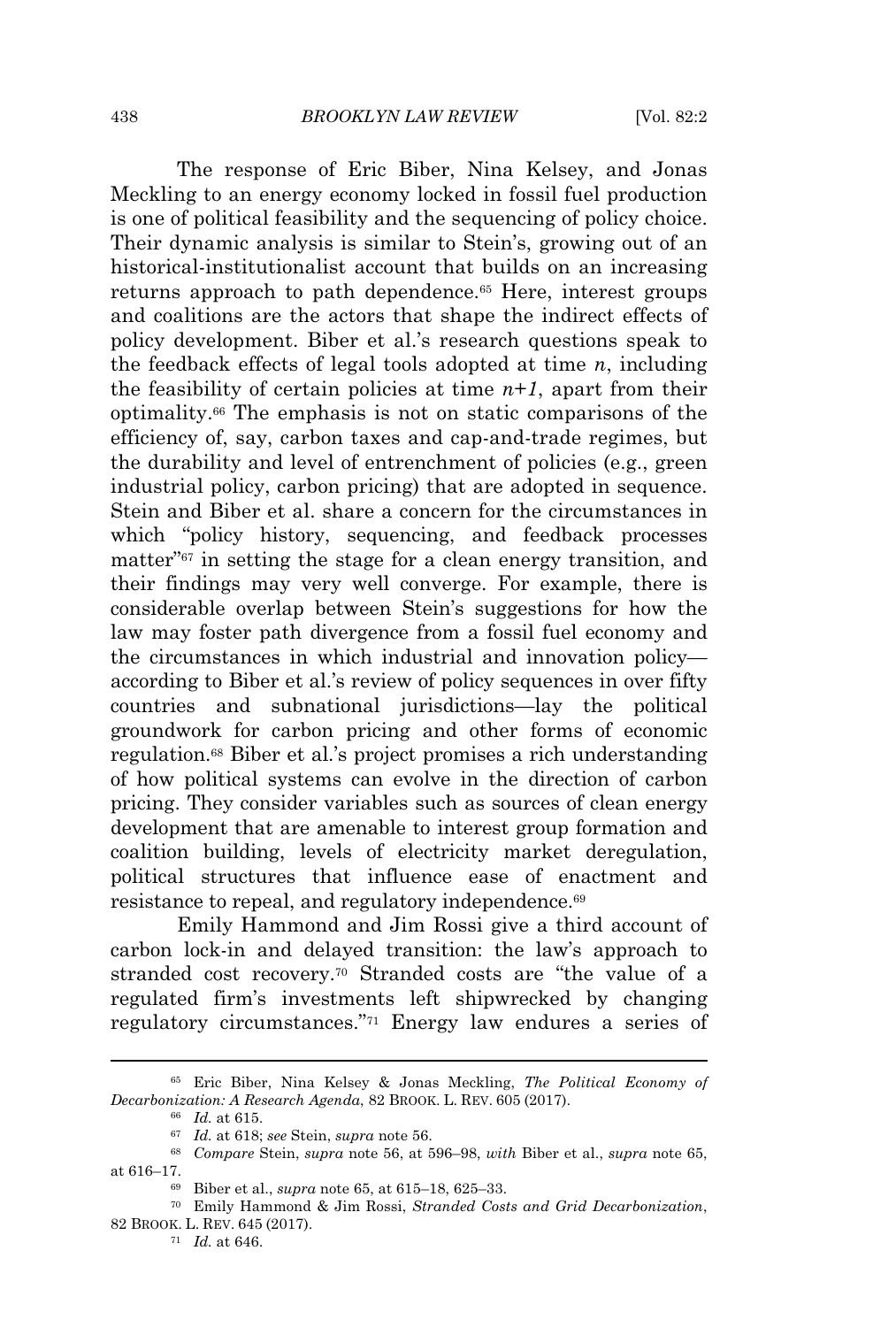experiments with the stranded costs of physical infrastructure—nuclear and coal-fired power plants, natural gas pipelines—that lock in decades of operational life. What can we learn from these experiments and apply to a decarbonizing electricity grid? Hammond and Rossi point to three moments where regulators tried to mitigate the adverse financial impacts of energy policy change: the growth of excess nuclear power capacity as dozens of partially constructed plants were canceled in the 1970s and early 1980s, a restructured natural gas industry in the late 1980s that eased access and costs for pipeline providers, and the electric power industry's transition to competitive markets in the 1990s that rendered certain power plant assets less valuable.<sup>72</sup> From these natural experiments with stranded costs, Hammond and Rossi distill a common dynamic where mitigating the financial impacts of stranded costs afterthe-fact distorts the cost of capital, ignores the social benefits of energy transitions, favors old infrastructure over new entrants, and delays change.<sup>73</sup> Their findings are then recast as a question for the clean energy transition: which forms of stranded cost recovery address uncertainty in a way that reduces system-wide costs of capital related to clean energy infrastructure?<sup>74</sup> Hammond and Rossi offer several forms of stranded cost recovery that target obstacles to decarbonization, limit price signal distortion, and recognize clean energy resource attributes that markets fail to price.

Two authors consider the green energy transition as change that occurs within social fields. This level of analysis differs from macro-level and single-case research of institutional change, turning instead to the setting in which institutional logics—rules and standards that guide action—play out. A "field" is a "a meso-level social order where [individuals and collectives] . . . interact with knowledge of one another under a set of common understandings about the purposes of the field, the relationships in the field . . . and the field's rules." <sup>75</sup> In other words, fields shape common understandings that actors draw upon to respond to challenges. Individuals and organizations in a field use, elaborate, and reinterpret logics, even adopting logics from proximate fields. But fields are bound by more than logics—as Neil Fligstein and Doug McAdam point out, fields are

<sup>72</sup> *Id.* at 652–59 (cost of capital is distorted through loss aversion and compensation that conflates regulatory risk with technological and economic risk).

<sup>73</sup> *Id.* at 662–63.

<sup>74</sup> *Id.* at 686.

<sup>75</sup> Neil Fligstein & Doug McAdam, *Toward a General Theory of Strategic Action Fields*, 29 SOC. THEORY 1, 3 (2011).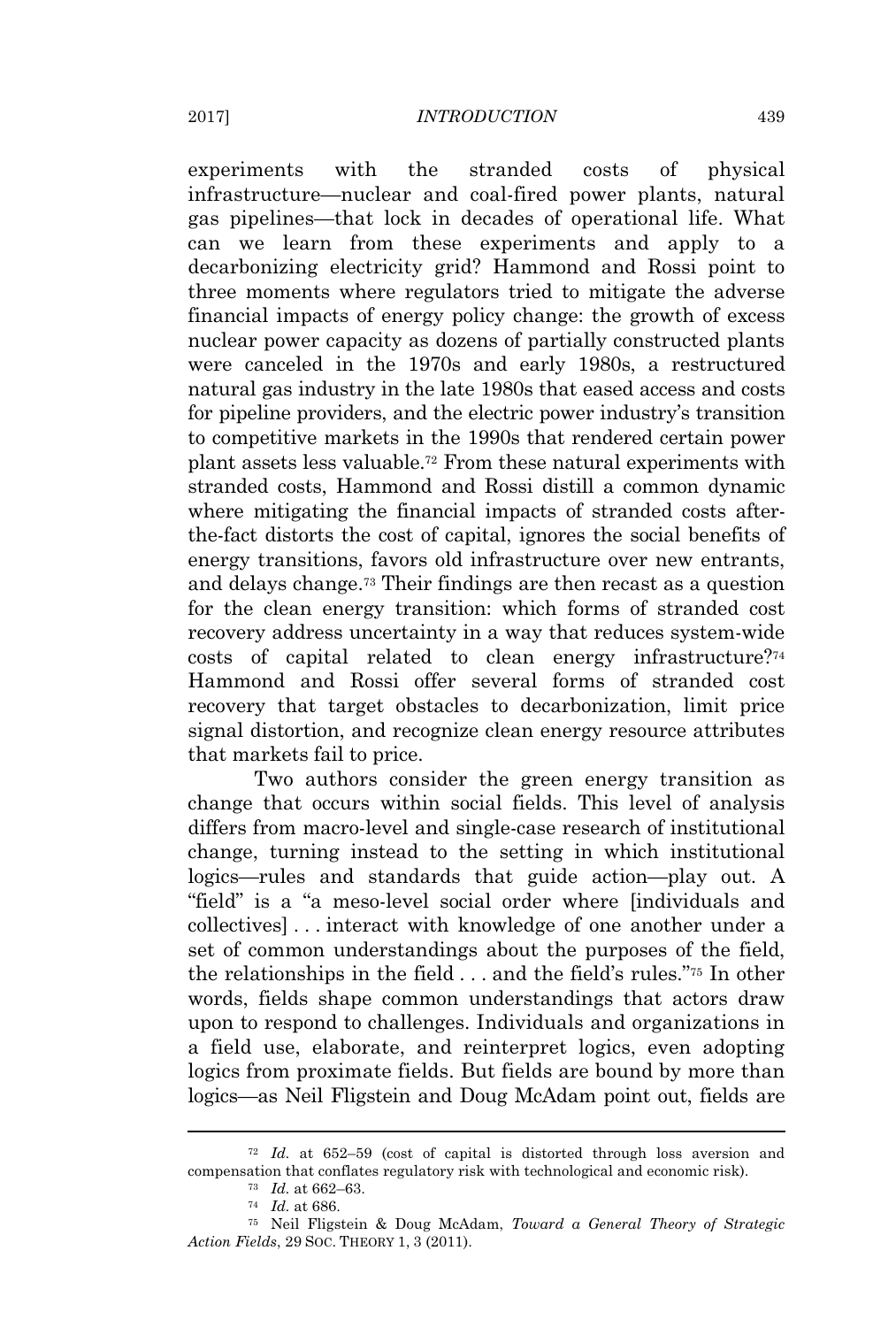animated by a diffuse account of what is going on (the "terrain" of the field that is shared by most actors), a sense of the relative position of actors within the field (i.e., those viewed as having more or less power), an understanding of the rules of the field ("what tactics are possible, legitimate, and interpretable for each of the roles in the field"), and interpretive frames that field actors use "to make sense of what others are doing." <sup>76</sup> This level of analysis helps us understand how social orders form and how they endure periods of stability and contention.

For example, Scott Frickel, Daniela Wühr, Christine Horne, and Meghan Kallman do not report on Title XIII of the Energy Independence and Security Act<sup>77</sup> (EISA) per se.<sup>78</sup> Rather, they study the interactive "smart meter field" encouraged by the statute, its members, patterns of relations among them that stabilize norms, practices, and meaning, and points of contestation and struggle within the field.<sup>79</sup> Fligstein and McAdam's field theory guides the project as the smart meter field, its participants (e.g., utilities, technology firms, universities, regulatory agencies) and relative positions are defined.<sup>80</sup> This approach looks beyond legal change and gives it context in the form of opportunities and constraints that play out in relation within a field. Frickel et al. zero in on a crucial source of conflict within the smart meter field in the state of Washington: "technological visions," or disparate understandings of the role of smart meters in the electricity grid that reflect differences in actor position and power in the field. These interpretive frames, which Frickel et al. distill from semi-structured interviews, suggest an unsettled field. Technological visions diverge: smart meters are "a means of economic efficiency, a tool for democratization, a machine-governed system," and stranded bits of a budding Internet of Things, struggling for interoperability across platforms.<sup>81</sup> Divergent interpretive frames contribute to an unsettled smart meter field, which poses a challenge to smart grid buildout in the wake of EISA's technological improvement mandate.

Thomas Beamish, Ryken Grattet, and Debbie Niemeier share Frickel et al.'s concern with social fields. In prior research,

<sup>79</sup> *Id.* at 696–701.

<sup>76</sup> *Id.* at 4.

<sup>77</sup> Energy Independence and Security Act of 2007, 42 U.S.C. §§ 17381– 17382 (2012).

<sup>78</sup> *See* Scott Frickel, Daniela Wühr, Christine Horne & Meghan Elizabeth Kallman, *Field of Visions: Interorganizational Challenges to the Smart Energy Transition in Washington State*, 82 BROOK. L. REV. 693 (2017).

<sup>80</sup> *Id.* at 696, 701–05.

<sup>81</sup> *Id.* at 722, 706 (footnote omitted).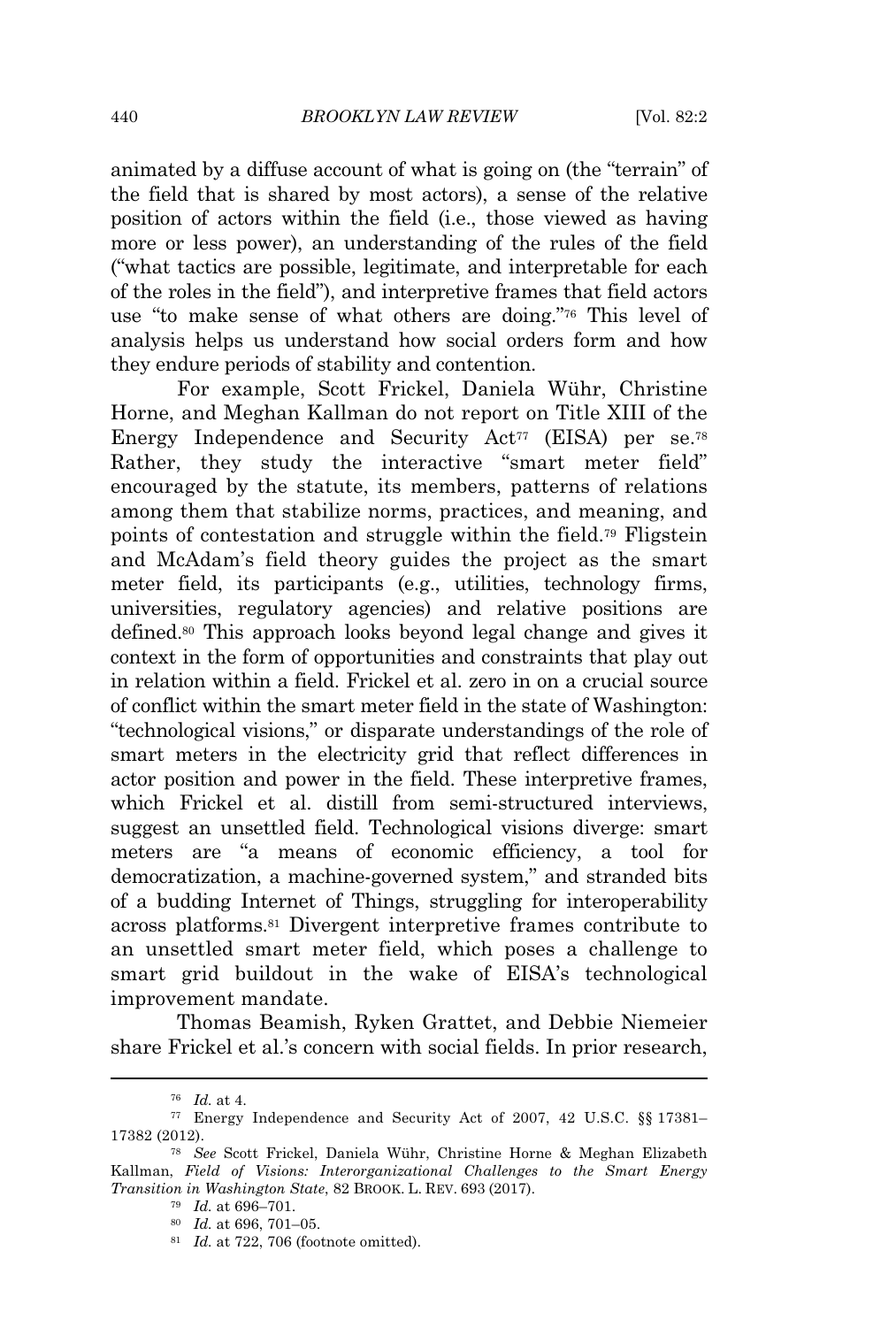Beamish looked at social fields as a locus of response to, for example, the Guadalupe Dunes oil spill $82$  and clean energy mandates.<sup>83</sup> Here, Beamish et al. investigate a mechanism that defines and shapes social fields: legitimation. Legitimation is a "crucial aspect of policy design," given that climate change emerged when both top-down and incentive-based regulation held shaky support among key constituents along the political spectrum.<sup>84</sup> The starting point again is a policy imperative carbon mitigation promoted by California's climate change initiatives AB 32 and SB 375.<sup>85</sup> SB 375 gave the California Air Resources Board the authority to set regional carbon reduction targets that state Metropolitan Planning Organizations (MPOs) pursue through land use and transportation planning. Beamish et al. delve into one MPO's strategies to legitimate a regional planning approach known as "blueprinting," an important element of SB 375.<sup>86</sup> Legitimation occurred through a structural design that avoided the extremes of command authority and neoliberal governance, MPO outreach that cultivated the primacy of the "citizen planner," data-driven tools to define preferences that fostered a sense of regional consensus, and alignment with professional standards and associations.<sup>87</sup> The ability to decouple blueprinting's legitimacy from its outcomes—most critically GHG emissions reductions—explains why California embraced a planning process that yields limited carbon mitigation at best.

Shobita Parthasarathy also seeks to avoid abstracting legal mandates, planning processes, and clean energy devices from the social arrangements that shape their development, details, and meaning. This is the theoretical realm of the "sociotechnical system," a research tradition that grows out of historical and sociological accounts of technological change as

<sup>82</sup> *See, e.g.*, THOMAS D. BEAMISH, SILENT SPILL: THE ORGANIZATION OF AN INDUSTRIAL CRISIS (2002).

<sup>83</sup> *See, e.g.*, LOREN LUTZENHISER ET AL., MARKET STRUCTURE AND ENERGY EFFICIENCY: THE CASE OF NEW COMMERCIAL BUILDINGS, A REPORT TO THE CALIFORNIA INSTITUTE FOR ENERGY EFFICIENCY 4 (2001).

<sup>84</sup> Thomas D. Beamish, Ryken Grattet & Debbie Niemeier, *Climate Change and Legitimate Governance: Land Use and Transportation Law and Policy in California*, 82 BROOK. L. REV. 725, 758 (2017).

<sup>85</sup> Global Warming Solutions Act of 2006, CAL. HEALTH & SAFETY CODE §§ 38,501–38,599 (2006); Sustainable Communities and Climate Protection Act of 2008, 2008 Cal. Stat. ch. 728, at 5065 (codified as amended in scattered sections of the CAL. GOV'<sup>T</sup> CODE and the CAL. PUB. RES. CODE).

<sup>86</sup> Beamish et al., *supra* note 84, at 727, 738–40.

<sup>87</sup> *Id.* at 751–55.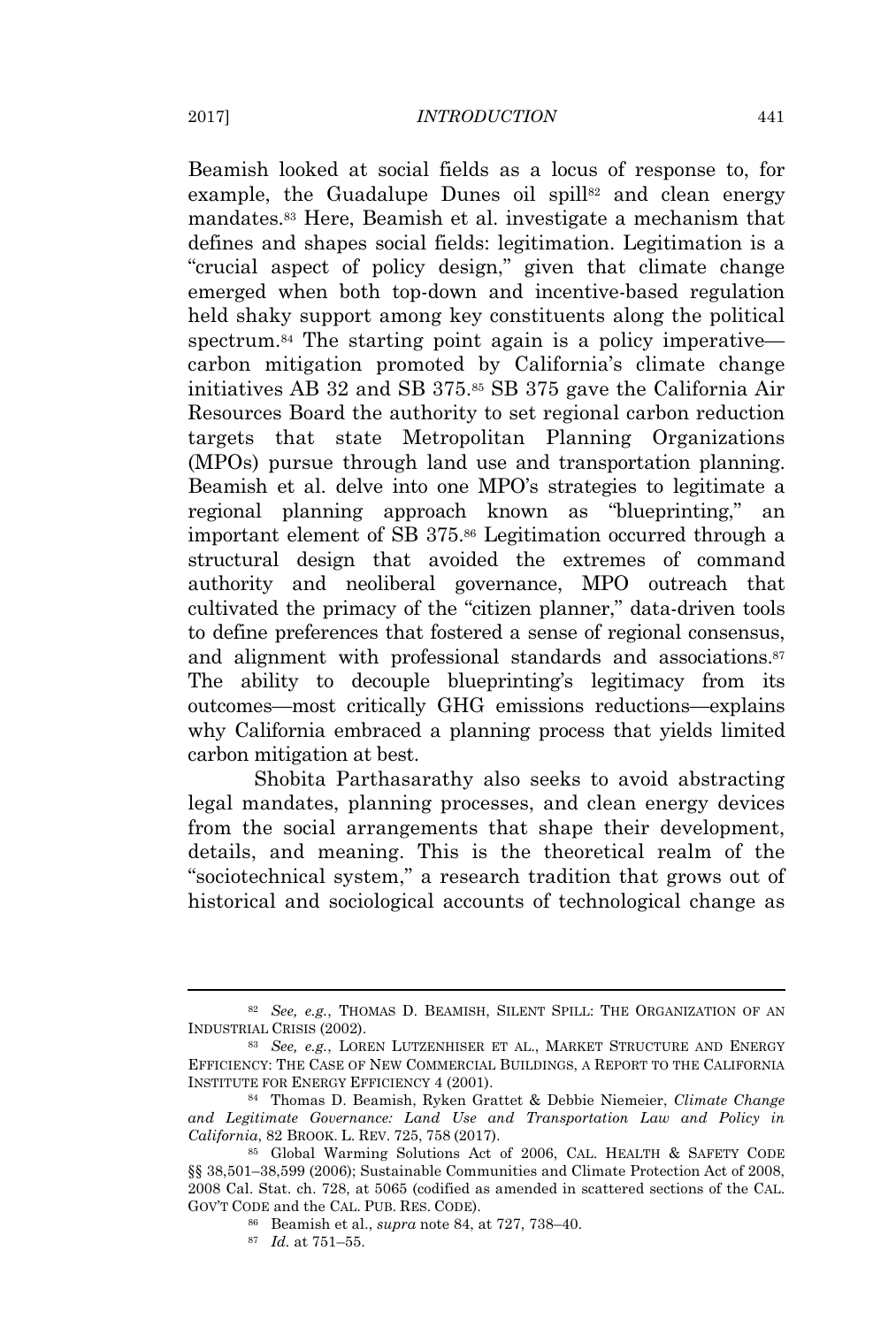well as evolutionary economics.<sup>88</sup> One concern among contributors to this volume is the electricity grid in the United States. This is a large-scale sociotechnical system that embodies "the generation and transmission infrastructure and the legal, organizational, and cultural practices associated with electricity production and consumption." <sup>89</sup> To study its transition is to consider the coevolution of technology with its political, legal, and social institutions—the scaling-up of new technological niches, the mixing or hybridization of existing regimes, changes in the landscape such as new forms of ownership or organizational structures.<sup>90</sup> This demands a multilevel perspective beyond the focused, constructivist accounts of the uptake of artifacts that once dominated the literature and sketch a technology's interpretive flexibility, social negotiation, and closure at a microsocial scale.<sup>91</sup>

Parthasarathy embraces this work at both ends of the spectrum, from national repertoires of traditions, norms, and values that shape technical design details to the limits of crossnational technology transfer and local adoption. She writes about strategies to address both the incompatible "national styles" of innovation and local expertise barriers involved.<sup>92</sup> Her article begins with the technological optimism behind hundreds of alternative energy projects in developing countries, many of which promise the simple swapping of one artifact, such as a traditional biomass cookstove, for another to reduce carbon and other forms of air pollution.<sup>93</sup> She traces the limited success of these transfer projects to the national styles of innovation

<sup>88</sup> *See, e.g.*, F.W. Geels, *The Dynamics of Transitions in Socio-Technical Systems: A Multi-Level Analysis of the Transition Pathway from Horse-Drawn Carriages to Automobiles (1860–1930)*, 17 TECH. ANALYSIS & STRATEGIC MGMT. 445 (2005).

<sup>89</sup> David J. Hess, *Industrial Fields and Countervailing Power: The Transformation of Distributed Solar Energy in the United States*, 23 GLOBAL ENVTL. CHANGE 847, 847 (2013).

<sup>90</sup> Frank W. Geels & Johan Schot, *Typology of Sociotechnical Transition Pathways*, 36 RES. POL'<sup>Y</sup> 399, 400 (2007).

<sup>&</sup>lt;sup>91</sup> *See, e.g.*, THE SOCIAL CONSTRUCTION OF TECHNOLOGICAL SYSTEMS: NEW DIRECTIONS IN THE SOCIOLOGY AND HISTORY OF TECHNOLOGY (Wiebe E. Bijker et al. eds., 1987).

<sup>92</sup> *See, e.g.*, Shobita Parthasarathy, *Reconceptualizing Technology Transfer: The Challenge of Shaping an International System of Genetic Testing for Breast Cancer*, *in* SHAPING SCIENCE AND TECHNOLOGY POLICY: THE NEXT GENERATION OF RESEARCH (David H. Guston & Daniel Sarewitz eds., 2006); Shobita Parthasarathy, *Breaking the Expertise Barrier: Understanding Activist Strategies in Science and Technology Policy Domains*, 37 SCI. & PUB. POL'<sup>Y</sup> 355 (2010); Shobita Parthasarathy, *Regulating Risk: Defining Genetic Privacy in the United States and Britain*, 29 SCI. TECH & HUM. VALUES 332 (2004).

<sup>93</sup> Shobita Parthasarathy, *Grassroots Innovation Systems for the Post-Carbon World: Promoting Economic Democracy, Environmental Sustainability, and the Public Interest*, 82 BROOK. L. REV. 761, 765–66 (2017).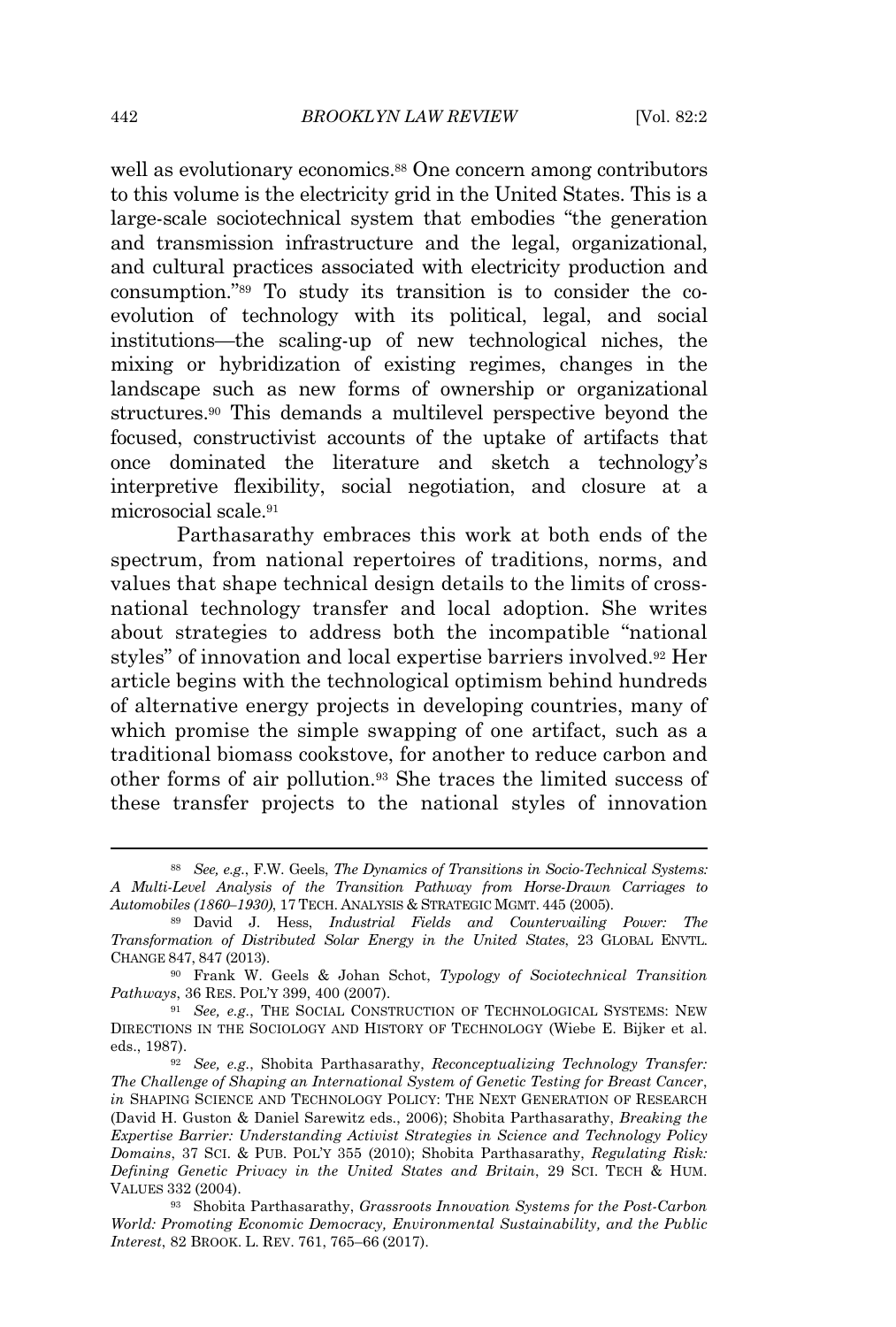under which they were designed. Technology transfer involves more than physical design: it is a transfer of "particular norms, values, and ways of life." <sup>94</sup> Parthasarathy explains the approach to innovation in which clean cookstoves were developed, a linear, unidirectional process of designing new, nonobvious, standardized objects with clear norms and values for what constitutes innovative work and the necessity of markets to produce innovation in the public interest.<sup>95</sup> She contrasts this with systems of grassroots innovation that proceed from the creation of artifacts that are low-tech, low-cost, small-scale, and highly adaptable to local, even individual concerns.<sup>96</sup> The networks scout out and identify innovations, assess their usefulness where innovators live, engage in multiple forms of technology sharing, and consider building new social systems to accommodate the designs. These steps can broaden the scope of clean energy technology adoption as they address national-level innovation styles as well as the needs expressed by local communities.

Social movements are an important driver of the green energy transition, from their attempts to break expertise barriers to their role in multilevel perspectives of sociotechnical change. Uma Outka writes about how social movements introduce notions of social, distributive, and procedural fairness and justice that vie for prominence during periods of transition. For example, the environmental justice movement gathered force as a federal framework for environmental protection took shape last century. Now, climate justice advocates organize as that system strains to limit carbon emissions, account for the cumulative effects of single-media, single-pollutant damage to global sinks as well as neighborhoods and individuals, and protect vulnerable groups while tending to global averages such as temperature and concentration of atmospheric carbon.<sup>97</sup> Outka considers a range of fairness narratives that environmental and climate justice activists promote at different governance scales. She looks at, for example, the halting buildout of the federal government's use of legal and discretionary authority in the wake of Executive Order 12898 as well as the lack of analysis of the distribution of harms and benefits in the run-up to cap-and-trade regimes such as those envisioned to support the Clean Power Plan.<sup>98</sup> Given the challenges inherent

<sup>94</sup> *Id.* at 764.

<sup>95</sup> *Id.* at 771–74.

<sup>96</sup> *Id.* at 774–76.

<sup>97</sup> Uma Outka, *Fairness in the Low-Carbon Shift: Learning from Environmental Justice*, 82 BROOK. L. REV. 789, 789–94 (2017).

<sup>98</sup> *Id.* at 795–804, 815–17.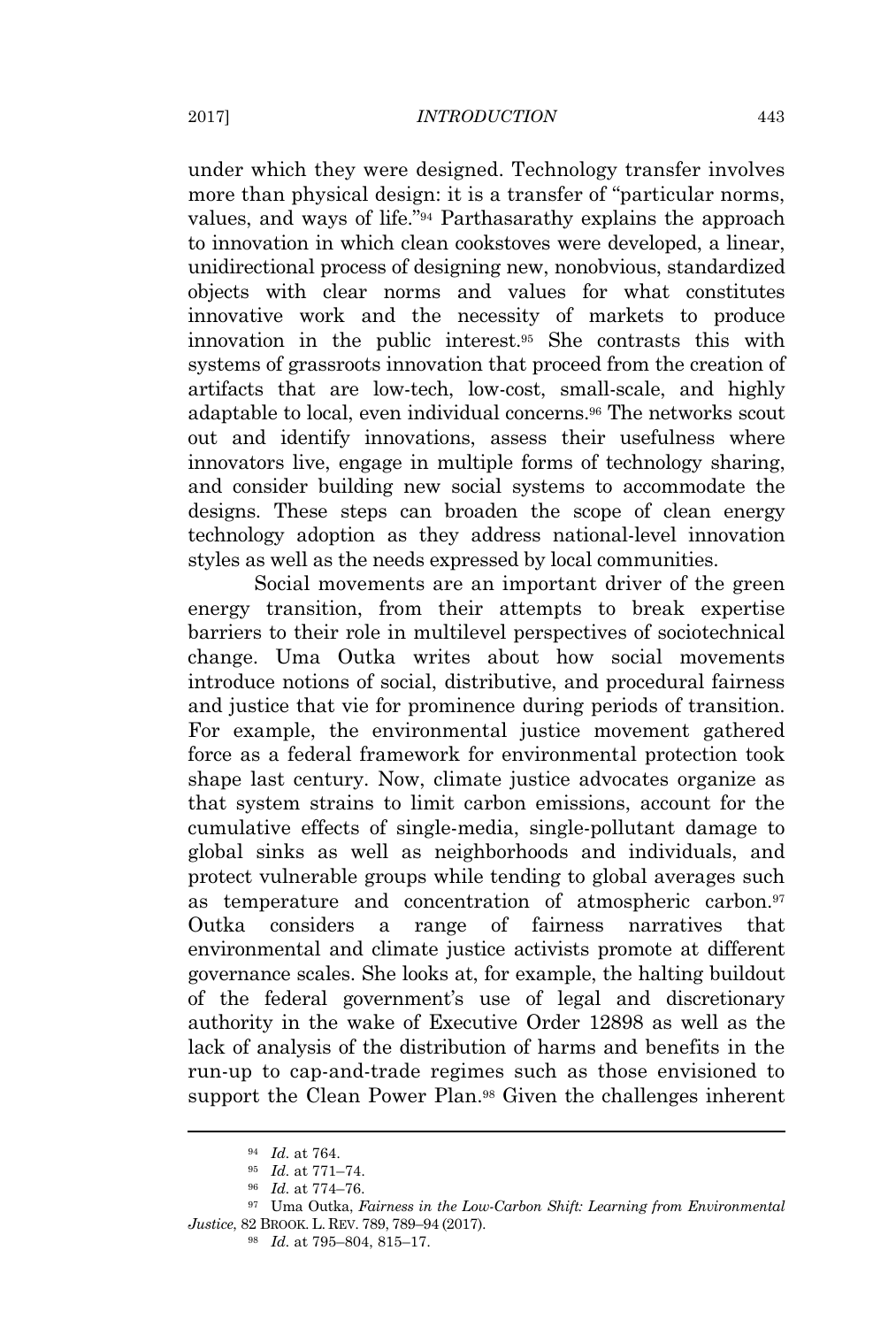in "grafting" fairness principles onto an established canon of law and the institutional barriers that result (most notably the failure of EPA's Office of Civil Rights to make a single formal finding of discrimination under Title VI as of the end of  $2016$ ,<sup>99</sup> Outka argues that time is of the essence as competing fairness frames by utility and industry lobbyists and community-based organizations clutter policy discourse. A key task for policymaking in the green energy transition will be to address fairness frames that "crowd[] out equity goals clarified by the [environmental justice] movement" before new legal infrastructure is in place.<sup>100</sup>

John Dernbach ends the issue with the context in which law and social theory aim to steer a "profound transformation," one with which the United States has "little legal or regulatory experience."<sup>101</sup> The logic that undergirds "deep decarbonization," an economy-wide, multigenerational migration of the energy, transportation, building, industrial, agricultural, and other sectors to near-zero net carbon emissions by mid-century, is spelled out. The imperative has an uncertain but sobering deadline. To achieve a greater than 50% probability of holding global average temperature increases within 1.5°C, the world economy must approach net zero carbon emissions by 2045- 2050.<sup>102</sup> The amalgam of carbon budgeting, emissions targetsetting, scenario-building, backcasting, and physically realistic modeling to bridge the "emissions gap" between national commitments and a low-carbon future is strikingly new, with much of the important work carried out in the last five years. In rapid response, there are now research teams of energy, technology, and economic analysts in sixteen countries (that represent nearly three-fourths of the world's carbon emissions) that work to outline "the full extent of the transformation required." <sup>103</sup> Backcasting locates an endpoint and blends technological and structural change to address supply and demand to meet a desired future. Its outputs read as a roadmap for collaboration among legal and social theorists, both within

<sup>99</sup> Talía Buford, *Rare Discrimination Finding by EPA Civil-Rights Office*, CTR. FOR PUB. INTEGRITY (Jan. 25, 2017), https://www.publicintegrity.org/2017/01/25/ 20616/rare-discrimination-finding-epa-civil-rights-office [https://perma.cc/FU3E-443K].

<sup>100</sup> Outka, *supra* note 97, at 822.

<sup>101</sup> John C. Dernbach, *Legal Pathways to Deep Decarbonization: Lessons from California and Germany*, 82 BROOK. L. REV. 825, 828, 838–39 (2017) (quoting SUSTAINABLE DEV. SOLS. NETWORK & INST. FOR SUSTAINABLE DEV. & INT'<sup>L</sup> RELATIONS, PATHWAYS TO DEEP DECARBONIZATION: 2015 REPORT 3 (2015)).

<sup>102</sup> *Id.* at 833 tbl.1.

<sup>103</sup> *Id.* at 841 (quoting SUSTAINABLE DEV. SOLS. NETWORK & INST. FOR SUSTAINABLE DEV. & INT'<sup>L</sup> RELATIONS, PATHWAYS TO DEEP DECARBONIZATION: 2015 REPORT 35 (2015)).